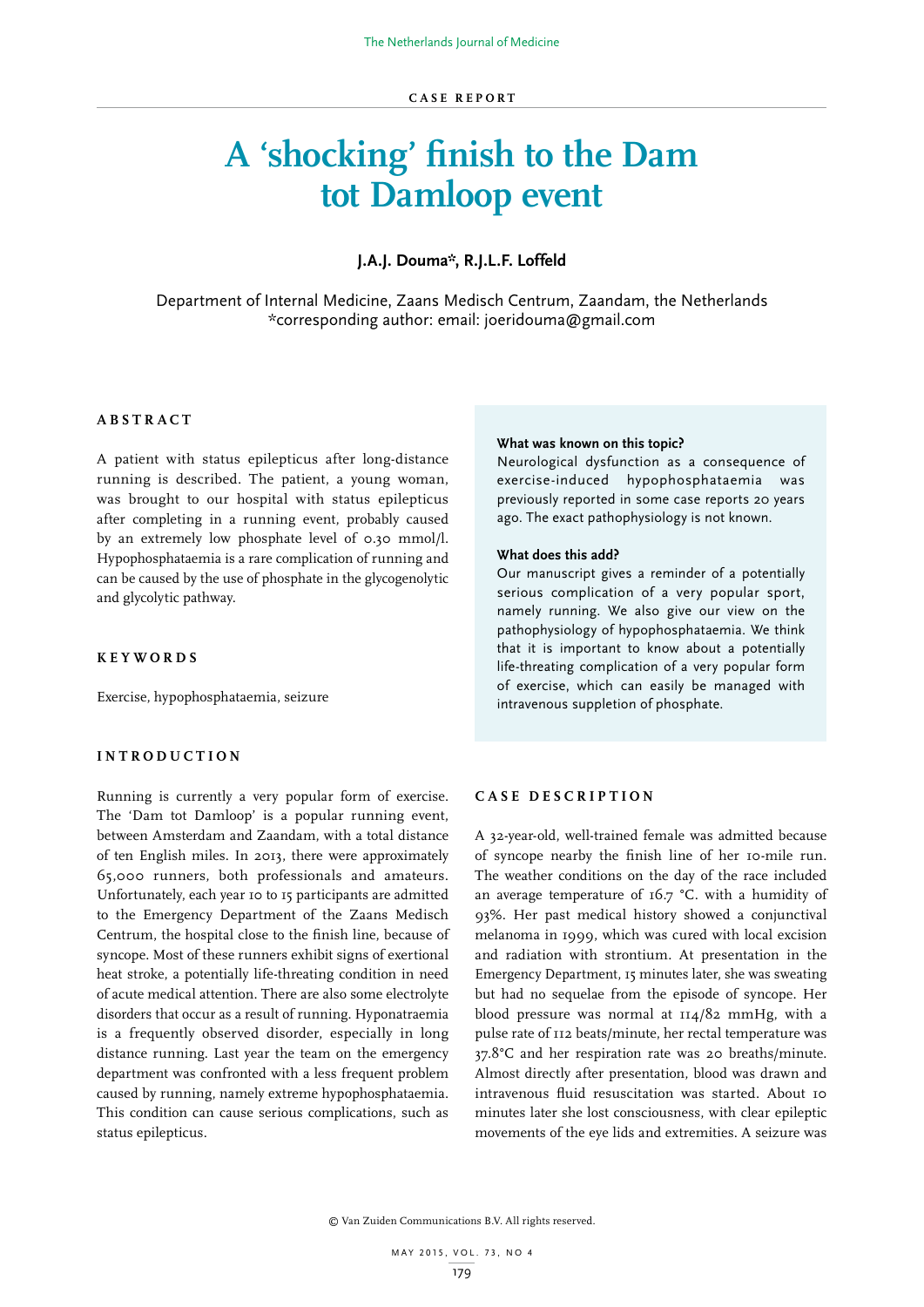diagnosed and intravenous benzodiazepines were given, with only a partial and short-lasting effect. The patient was admitted to the intensive care unit and treated with phenytoin, sedation and ventilator support. Laboratory investigation of the blood directly drawn after arrival at the emergency department and before the epileptic activity, showed a serum creatinine of 113 µmol/l (normal 49-90 mmol/l), a maximum creatine kinase of 1695 U/l (normal 0-140 U/l), a corrected calcium of 2.06 mmol/l (normal 2.20-2.60 mmol/l) and a severe hypophosphataemia of 0.30 mmol/l (normal 0.70-1.40 mmol/l). Sodium level was 140 mmol/l (normal 135-145 mmol/l), magnesium 0.68 (normal 0.66-1.07) and potassium 3.8 mmol/l (normal 3.2-4.9 mmol/l). Arterial blood gas examination revealed a metabolic acidosis, with a pH of 7.31 (normal 7.35-7.45), pCO2 35 mmHg (normal 35-45 mmHg), bicarbonate 17.6 mmol/l (normal 22.0-26.0 mmol/l) and a lactate of 2.6 mmol/l (normal < 2.2 mmol). Intravenous administration of phosphate was initiated, and the phosphate level rose to 0.62 mmol/l 90 minutes later. Five hours after the first laboratory results the phosphate level normalised, with a value of 1.18 mmol/l. In total, 40 mmol of phosphate was administered. The next day she had completely recovered, without signs of epileptic activity. An MRI scan of the brain showed no abnormalities. An EEG showed no signs of epileptic activity. 25-OH-vitamin D and parathyroid hormone levels were normal. The phosphate level in her urine was 5 mmol/l (normal: 13-44 mmol/l). Three months later, her calcium and phosphate levels were normal. The discharge diagnosis was status epilepticus, caused by a severe exercise-induced hypophosphataemia.

# **DISCUSSION**

The most common complication of running is exertional heat stroke, with a very high temperature and syncope as essential signs. In our case, exertional heat stroke as a cause of syncope or hypophosphataemia is very unlikely, in our opinion, because of her normal rectal body temperature, stable haemodynamics and completely normal mental status at presentation. Exertional heat stroke can cause hypophosphataemia, probably as a result of the accompanying respiratory alkalosis that stimulates

the enzyme phosphofructokinase to add a phosphate molecule to fructose-6 phosphate, forming fructose-1,6-diphosphate, thereby trapping phosphate in the cell. But our patient did not have a respiratory alkalosis in her arterial blood gas drawn one minute after the start of the epileptic activity.

Hypophosphataemia without exertional heat stroke is a very rare complication of exertion, and only a few case reports have been described.<sup>1</sup> In one small study, participants with a syncope during a running event had a significantly lower serum phosphate compared with runners who completed the run without syncope. The condition and phosphate level of all of the participants with a syncope improved and normalised spontaneously without interventions.<sup>2</sup> The exact cause or pathophysiology is unknown, but there are some possible explanations.

Phosphate is a very important substance in the physiology of muscle contractions. The required energy for muscle contractions is derived from breakdown of adenosine triphosphate (ATP). The breakdown of ATP results in the formation of energy, adenosine diphosphate (ADP) and phosphate. Because the store of ATP is quickly depleted, there is also some energy stored in phosphocreatine. The enzyme creatine kinase can break down phosphocreatine and this results in the formation of ATP. More energy for muscle contractions needs to come from the breakdown of glycogen, stored in the muscle and liver, also known as glycogenolysis. The enzyme phosphorylase splits glucose from glycogen by adding a phosphate molecule, thereby forming glucose-1-phosphate. Both epinephrine and glucagon stimulate the enzyme phosphorylase.3 When glucose enters the (muscle) cell, a phosphate molecule is attached to prevent the glucose from leaving the cell, so it can be used to generate energy. This is done by the enzyme glucokinase, and glucose-6-phosphate is formed. During glycolysis, glucose is further degraded to produce energy. First, two molecules of phosphate are invested to form glucose-6-phosphate and fructose-1,6-diphosphate respectively. This will be further degraded to pyruvic acid and acetyl-CoA, respectively; the latter is used in the Krebs cycle to produce energy.4

Given these biochemical reactions, there are some possible explanations for exercise-induced hypophosphataemia. First, there can be some temporary loss of phosphate

| <b>Table 1.</b> Case reports/studies with an exercise-induced hypophosphataemia |                  |                |                       |                                     |                          |
|---------------------------------------------------------------------------------|------------------|----------------|-----------------------|-------------------------------------|--------------------------|
| Year of publication                                                             | Journal          | Author         | Number of<br>patients | <b>Phosphate level</b><br>(average) | Neurological<br>symptoms |
| 1986                                                                            | BMI              | Dale et al.    | 15                    |                                     | 16                       |
| 20II                                                                            | Clin J Sport Med | Mohseni et al. |                       | $0.29$ mmol/l                       |                          |